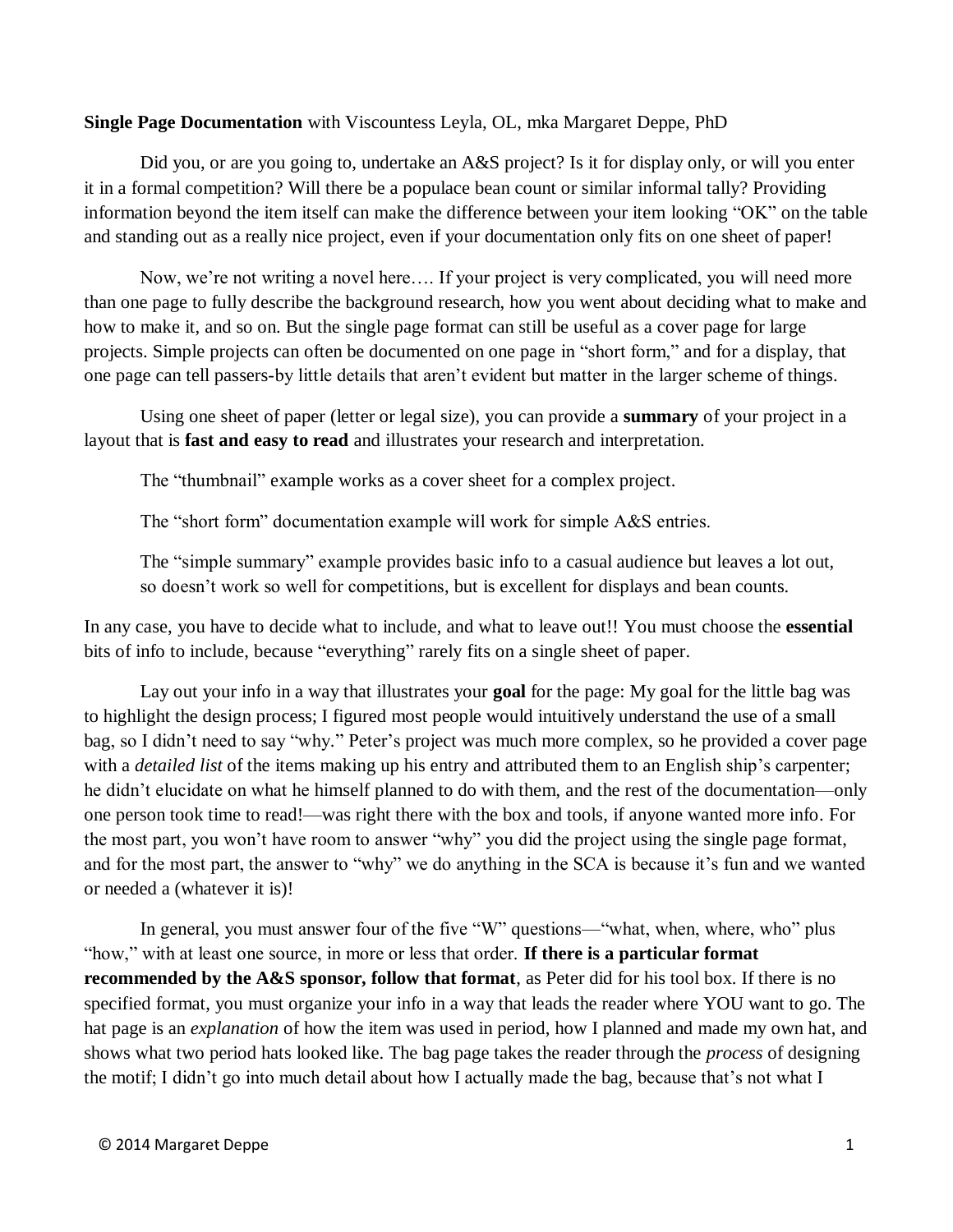wanted to highlight. The page that was placed on the table with the bag was legal size, with a column for comments—but you could use that space, if needed, for images or to expand your info slightly.

Here is a suggested order for the elements of your information:

1. The bare bones of WHAT should go at the top of the page as a **title**; keep it simple! I used a fun but legible font for the title; Peter went for utility. Keep in mind that "what" a thing is may NOT be obvious to your audience/judge, so an obscure item may require a sentence of explanation.

2. Unless it's an "anonymous" display, put your **name and contact info** (email &/or phone #) at the top of the page, below the title, or at the very bottom of the page, so people can ask questions later.

3. *If there is no preferred format*, the info should begin with a basic statement saying **WHAT** the item is and what it's used for, if that's not really obvious from the title—if it is, skip it. Then follow up with **WHEN** and **WHERE** the item would have come from and WHO used it. You should state WHAT materials it is made from. Use very basic wording. Again, **if there are specific criteria available, organize the page as directed**--Peter wrote his thumbnail documentation by answering the questions straight out of the A&S coordinator's email instructions. For a project of that scale, one page is NOT adequate for formal competition, except as a cover page. My hat is a simple project, suitable for an A&S competition, and it fits nicely on a single sheet of paper.

4. Explain **HOW** you did what you did, using simple sentences. You can use a **sketch/photo** of your inspiration piece *if* it will be helpful. Provide a simple label or caption for each image, including its origin. "A picture is worth a thousand words," but will also take up valuable space, so choose your images carefully! An image wouldn't have helped Peter's cover page, but images were critical for my little bag design summary. Please be mindful of copyright, especially for images.

5. If you must say WHY you did this—part of an ongoing project, for example—include that information with HOW or add it here, at the end, with a brief statement. Sometimes WHY goes with WHAT. None of the examples here explain WHY. Look at our goals for the summary: Peter focused on WHAT and I focused on HOW for both the formal A&S document and the demo page. Remember, this isn't full documentation—it is a brief synopsis that quickly tells your reader what he/she needs to know per the **goal** of that single page.

5. Name your **sources**. Note that Peter had a **fully annotated bibliography** in the accompanying documentation packet, so he only listed titles on the cover page, with a note that the annotated bibliography was attached. For the display project summary, I **cited** my sources as I went along, whereas I used a source list with the most important references on the short form documentation. You probably won't have space to include everything, but you must list all the works you actually refer to.

Keep things organized, and remember you will have to sacrifice some information if you want to fit everything on one page. If you need more pages, that's OK, too—use the format recommended for the A&S competition to lay out your information. Most of all, have fun!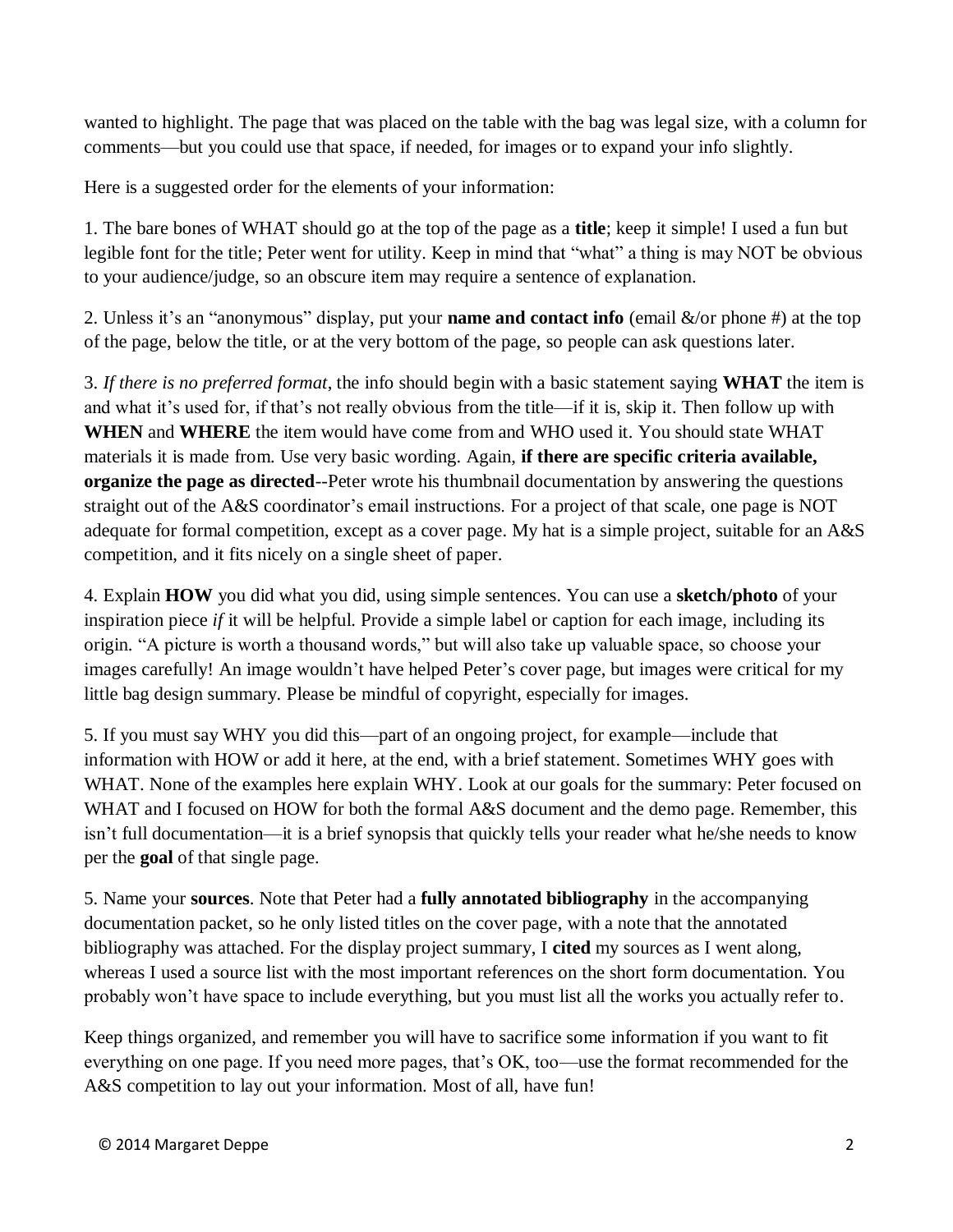# A Late Period Wooden Tool Box with Tools

**SCA Name**: Peter Joynar **Thumbnail/Cover Page**

Phone: Email:

### **Short description of the items**:

Dovetailed box with rope handles, of type 2.4 from the Mary Rose find (16<sup>th</sup> cent. CE), *Before the Mast*, p. 393.

Inside – Woodworking tools:

Large plane is a jointer. Fore-plane is the smaller plane with the rounded blade. A side-escapement molding plane: for making fancy trim (molding). Marking gauges: rounded top with the sliding arm and pin for marking lines and distances. Mallet: a large wood hammer for striking chisels. The angle gauge: shaped like a folding knife for marking angles. Plane makers float: a rough, saw-like tool for shaping wood.

The items are all related as they are the tools a professional joiner would use for his craft (see below).

### **Where are the items from**?

The tools are made in the English style. The box is a style most likely found in continental Europe.

### **When are they from**?

The box dates to the fateful day that the English warship, Mary Rose, sank in 1545CE.

### **Who would have owned it**?

A master joiner or ship's carpenter would have owned this box and the tools stored therein.

### **Materials and methods you used to make them**?

The box is pine, with cut steel nails, a wire hinge and rope handles.

The mallet is made of beech.

The fore-plane and jointer planes are beech, with commercial blades.

The molding plane is maple, with an O2 hardened blade shaped by me.

The marking gauges are hard maple.

The angle gauge is beech and brass.

The plane-makers float is O2 unhardened tool steel.

I made the box using only hand tools, some of which are stored inside it. (I did not include the saws or saw bench.) The tools are worked predominantly with hand tools such as: saws, planes, chisels, gauges, marking tools, ruler, coarse file, and scraper. I used modern tools to make some parts of the planes. The internal angles on the planes are cut with a miter saw, as was the ripping of the sides of the molding plane.

### **What sources of documentation or inspiration did you use, if any**?

Note: Complete annotated reference list at the end of the full documentation

*Before the Mast: Life and Death Aboard the Mary Rose Four Centuries of Dutch Planes and Planemakers British Planemakers from 1700 The Joiner and the Cabinet Maker The Book of Trades The Art of Joinery Making Woodwork Aids & Devices*

Until Inter-library loan came to my rescue: I had been struggling to find credible documentation for woodworking tools, hence a number of the items closely resemble surviving  $19<sup>th</sup>$  century tools.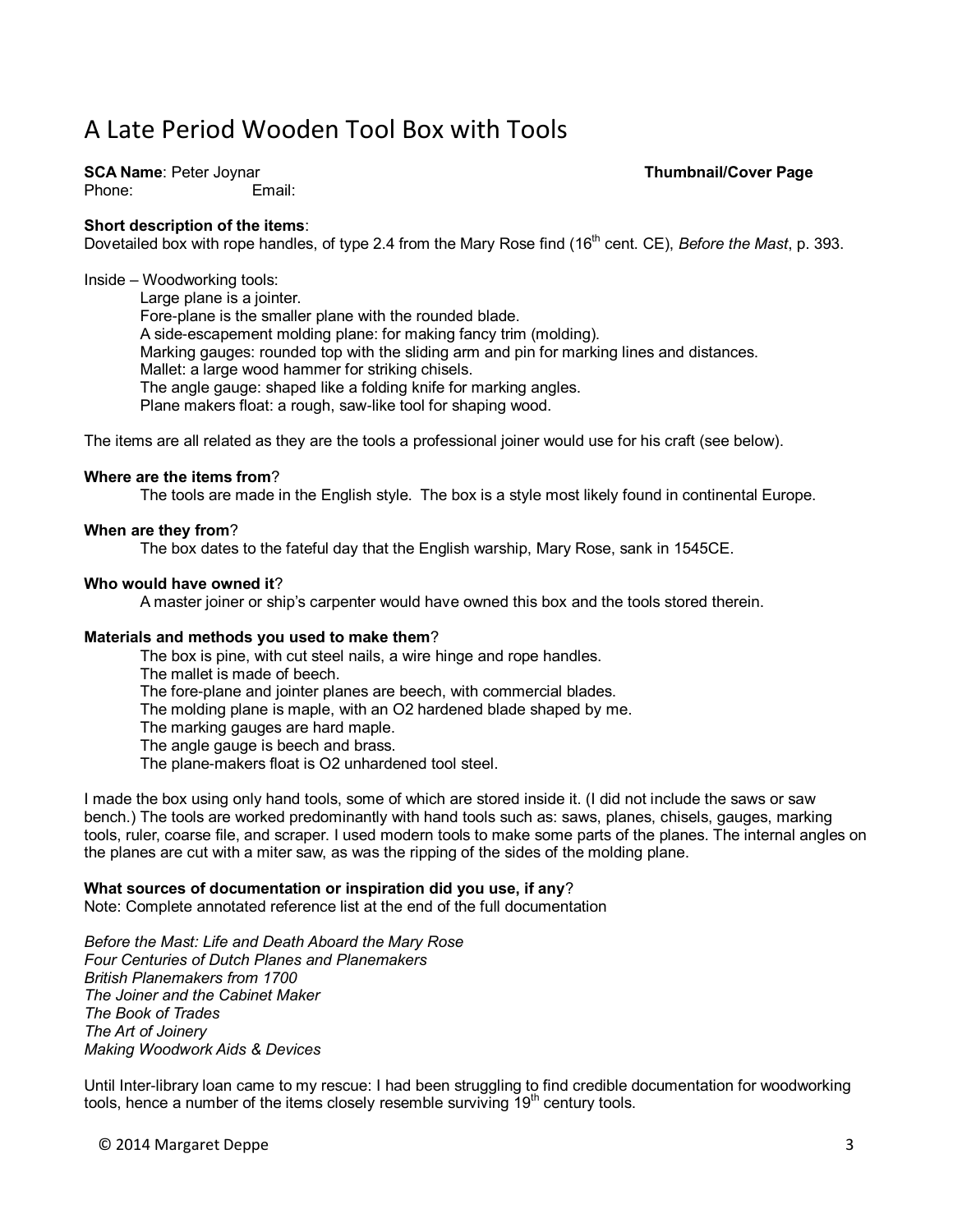## *A Medieval Egyptian Cap* **A&S** competition short form

## By Leyla

This is the type of cap worn in Mamluk Egypt (1250-1517AD) by men, women, and children. A man could wear this cap when indoors, or under a turban or head-cloth when leaving the house; a woman could wear a cap as the bottom layer under her veil(s) (Atil, 1981, p. 234).

The Ashmolean Museum has six extant Mamluk caps; several are embroidered with buttonhole eyelets (Ellis, 2001, pp. 92-93); most are made of silk and lined with linen. I made my cap entirely of linen so it is machine washable; I chose dark blue and red linen for the body of the cap and ecru for the lining.

I patterned my cap after the cap from the Cleveland Museum of Art, as described by Atil with a better photograph from the Cleveland Museum's online catalog (sketch at right, see sources, below). There are six wedges sewn together for the

crown and a single wide rectangle as the upright band. I cut a circle of linen of each color, then folded each circle and cut it into six equal wedges. I trimmed the wedges slightly, so when I sewed the wedges back together, alternating colors, the crown became dome shaped. I machine stitched all of the structural seams on the hat; I hand stitched the lining to the inside of the crown.

The inspiration for the diamond- shaped and hexagon or flower-shaped buttonhole eyelet patterns come from a cap and bag shown in Ellis (2001) pp. 93-94 and another cap in the Ashmolean's online catalog (EA 1984.126, URL below). I used red, white, and green DMC cotton embroidery floss, which has the sheen of silk but is colorfast and machine washable. I embroidered the cap after it was fully assembled.

### **Sources:**

Atil, E. *Renaissance of Islam: Art of the Mamluks*.

Washington D. C.: Smithsonian Books, 1981; p. 234. Photo/description of a Mamluk hat. <http://www.clevelandart.org/art/1950.510J> Image of this cap in the Cleveland Museum of Art. Ellis, M. *Embroideries and Samplers from Islamic Egypt.*

Oxford: Ashmolean Museum, 2001; pp. 92-94. Photos/descriptions of two Mamluk hats & a bag. <http://www.jameelcentre.ashmolean.org/object/EA1984.123> Cap with buttonhole eyelets, Ellis p. 93.

[http://www.jameelcentre.ashmolean.org/object/EA1984.125.](http://www.jameelcentre.ashmolean.org/object/EA1984.125) Bag with buttonhole eyelets, Ellis p. 94.

<http://www.jameelcentre.ashmolean.org/object/EA1984.126> Another cap with buttonhole eyelets from the Newberry Collection in the Ashmolean Museum, Oxford, UK.